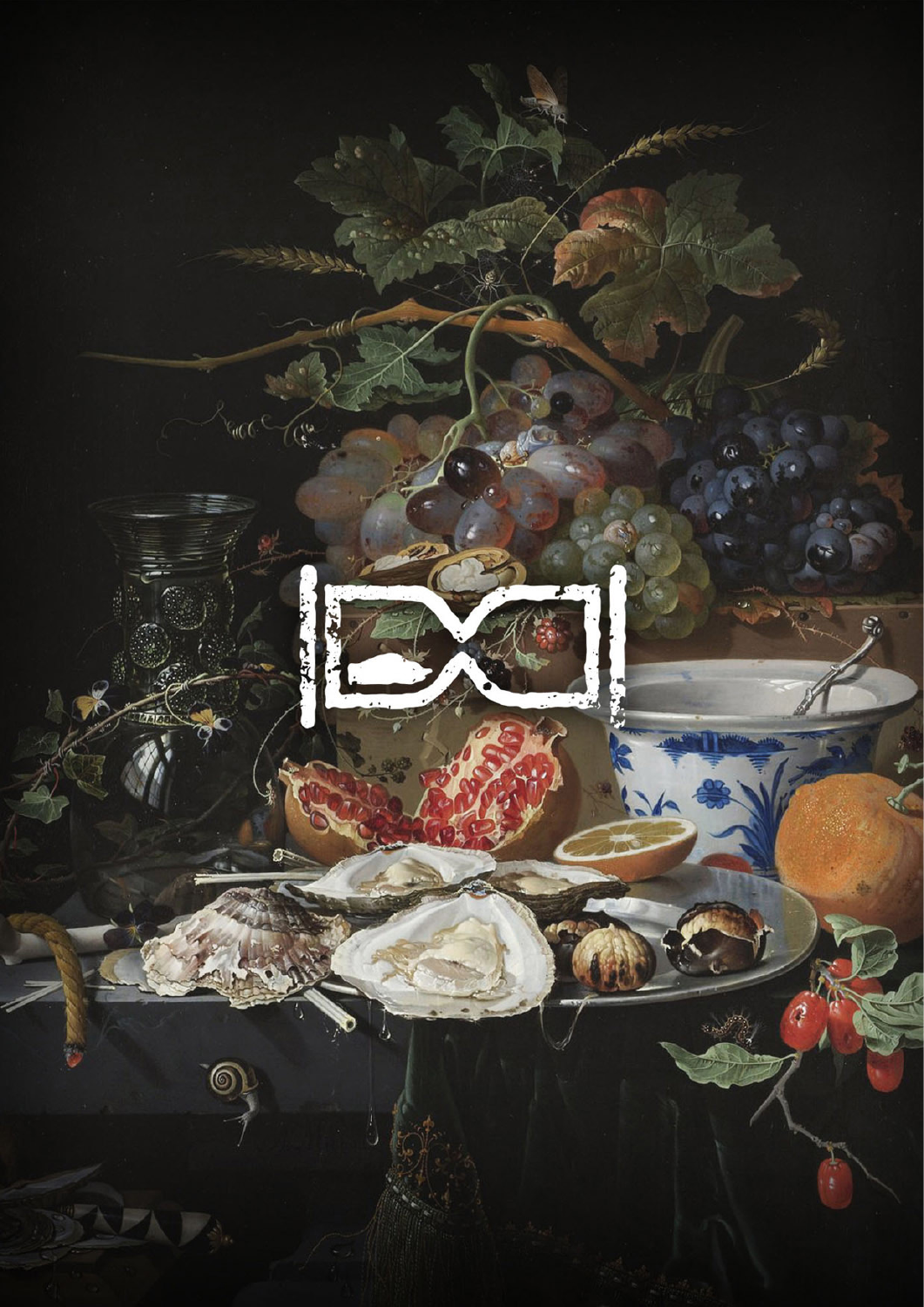



#### **OVERVIEW**

For today's practice we will be digging into the disciplines of fasting and sabbath rest, and exploring the art of being a "non-anxious presence" in the transitional seasons of our lives. This wilderness practice is designed to be a full-day experience but you are welcome to modify it for your context.

### **CONTEXT**

According to the Jewish calendar Saturday is the last day of the week and is observed as the Sabbath. As you know, Sabbath is the day of the week set aside from the other six to pause all work, to rest, and to refect on the goodness and provision of God. The foundations for the Sabbath come from the Genesis account of creation in which God crafted the universe in six days and on the seventh day He rested after declaring His handiwork "fnished" (Genesis 2:1). But what's even more interesting is that God didn't just create Sabbath for humans, He observed it Himself. What a beautiful image: the God who rests expects us to do the same.

Meanwhile, back in the Easter story, it's the Sabbath. Where do we fnd Jesus? Resting ("sabbathing") in the grave. This isn't a coincidence and it isn't the frst time we fnd Jesus having a nap (if you will) in the middle of a generally intense situation. Remember the infamous storm on the Sea of Galilee? The one where Jesus is sleeping in the stern of the boat while the disciples are scared out of their minds (Mark 4:35-41)? Despite the massive responsibility of being "the hope of the world" Jesus somehow manages to live from a posture of sabbath rest even in the midst of crisis; a quality that is rarely seen in our modern, frantic world.

Today, with this in mind, we'll choose to embrace Sabbath in the hope of becoming what one writer calls a "non-anxious presence". Like Jesus, we will slow down, lay fear to rest, and allow ourselves to be at ease even within the darkest of graves or the most turbulent of storms. With an abiding trust in the God who makes all things new, we will lean fully into the wilderness of waiting, believing that new life will eventually spring up from the grave of our hopes. Let's embrace the gift of Sabbath together.

# **PRACTICE PART 1: TECH BLACKOUT**

SABBATH | FASTING | PRESENCE

**HOW TO**

As a practical expression of Sabbath, today's practice is built around a full day fast from the distractions of technology. You are invited to fully unplug from the chaos of our heavily entertained and hyper-connected world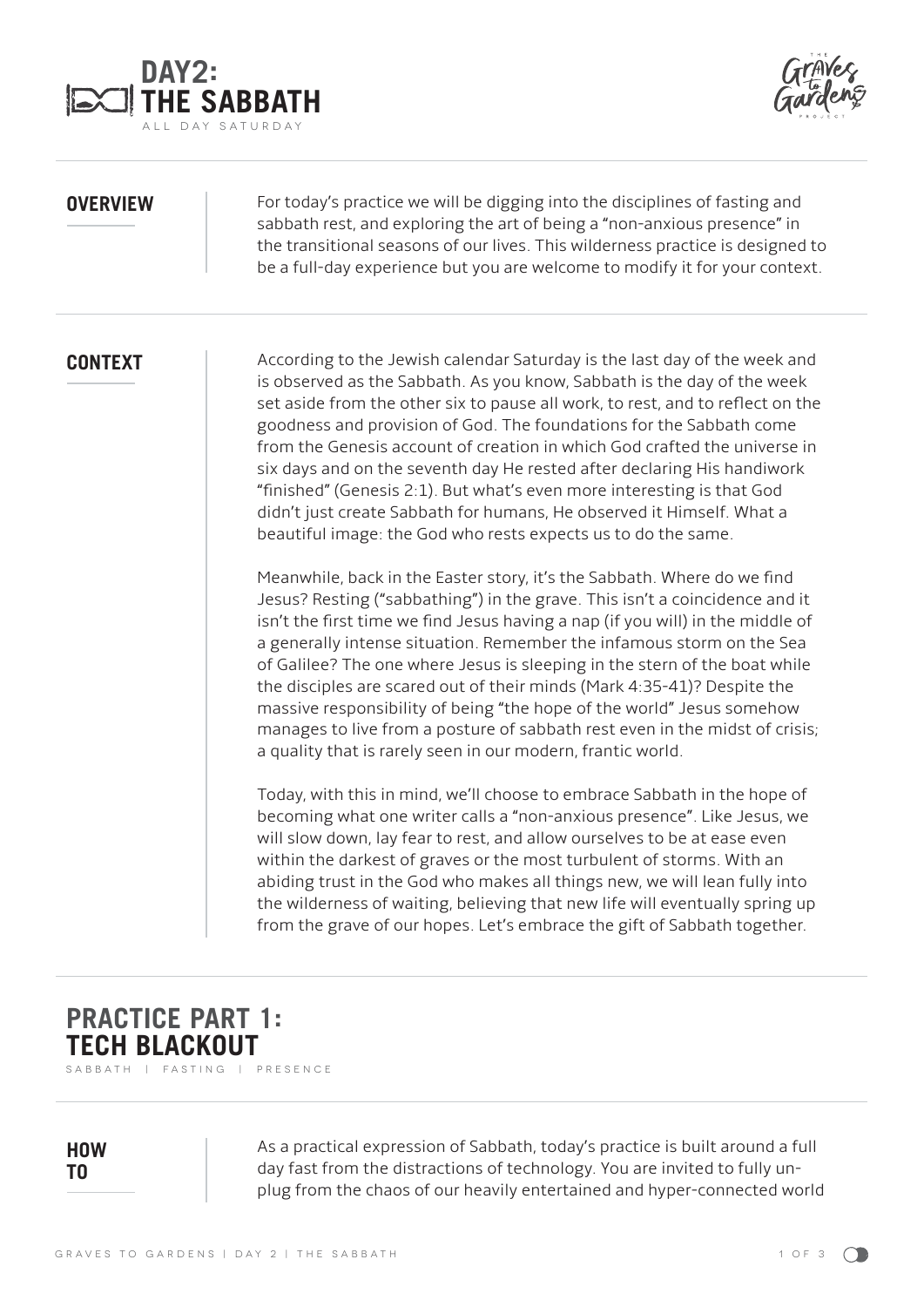



## **CONT.** and to choose to be present to your surroundings, to those around you, and to the input of your five senses. We recommend the following steps: **1. Set a start and end time together:** Ideally that would be a 24 hour period starting Friday at dusk and ending Saturday at dusk, however any amount of time will do (we recommend at least 4 hours for entry level impact). The longer you go, the more you will receive from this practice. **2. For best results:** Go dark on all forms of digital entertainment. Turn off all electronic devices, mobile phones, tvs, laptops, gaming systems, etc. **3. Turn off your internet router** (unplug or power down). **4. Place all mobile devices in a box or basket** and put them somewhere out of sight. **5. Emergency Contact:** You may want to let a few people know how to get in touch with you in case of emergency but emphasize that you won't be available for regular communication (see social media option below). **SOCIAL OPTIONAL:** Before going "tech-dark" **Instance MEDIA** post the "time-out" image. Share about your Easter Sabbath tech-blackout. Invite others to join you as well.  $|\mathbb{R}$

Time-out image availble at gravestogardens.com

*#gravestogardens*



# **PRACTICE PART 2: SABBATH IDEAS**

SCRIPTURE | CREATIVITY | PRESENCE | PILGRIMAGE | HOSPITALITY

#### **READ SCRIPTURE**

Most of the library of scripture was written to be read out loud in large portions. Gather your household, choose a book of the Bible or a large section of scripture and read it out loud together. Consider taking turns with each chapter and try to avoid discussion until you've completed the entire reading (alternately, try reading an entire book of the Bible in one sitting by yourself).